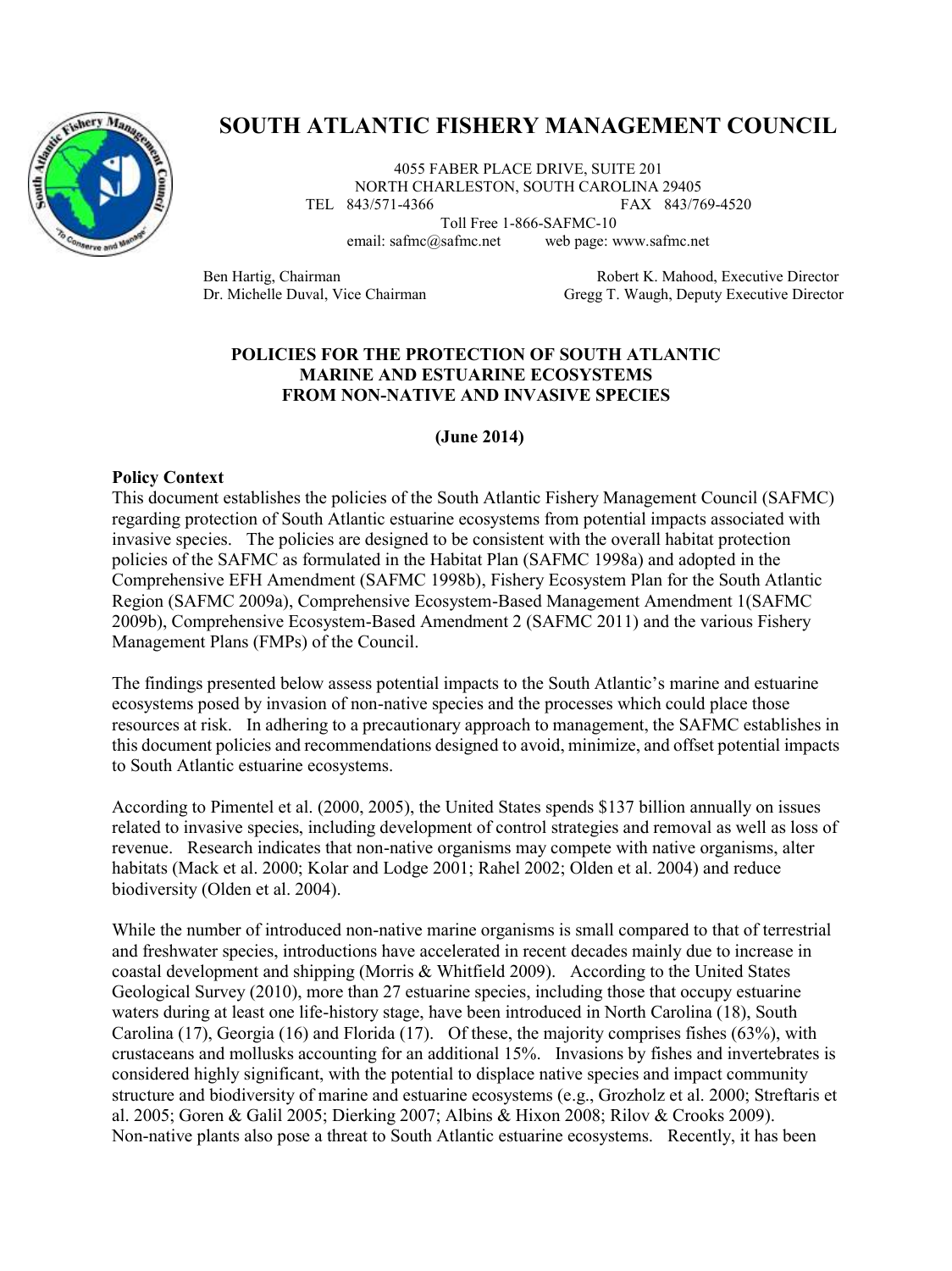found that two exotic mangrove species, introduced at a botanical garden, have spread and pose a threat to natural mangrove forests in south Florida (Fourqurean et al. 2010). In marine waters, the United States Geological Survey (2010), found more than 72 marine species, including those that occupy marine waters for at least one life-history stage, have been introduced in North Carolina (27), South Carolina (48), Georgia (23) and the Atlantic coast of Florida to Key West (22). Of these, the majority comprises marine crustaceans (29%), with fishes and mollusks accounting for an additional 49%. Invasions by fishes and invertebrates is considered highly significant, with the potential to displace native species and impact community structure and biodiversity of marine and estuarine ecosystems (e.g., Grozholz et al. 2000; Streftaris et al. 2005; Goren & Galil 2005; Dierking 2007; Albins & Hixon 2008; Rilov & Crooks 2009).

The SAFMC finds that:

1. Invasive organisms have the potential to cause adverse impacts to marine and estuarine habitats including:

a) submerged aquatic vegetation;

b) estuarine emergent vegetation, including mangroves;

c) shellfish beds;

d) spawning and nursery areas; and

e) exposed hard bottom (e.g. reef and live bottom) in shallow and deep waters.

2. Certain estuarine and marine ecosystems are particularly important to the long-term viability of commercial and recreational fisheries under SAFMC management, and are potentially threatened by invasive species, including:

a) estuarine waters;

b) estuarine wetlands, including mangroves and marshes;

c) submerged aquatic vegetation;

d) coral, coral reefs, and live/hard bottom habitat; and

e) marine waters.

3. Portions of the South Atlantic ecosystem potentially affected by invasive species, both individually and collectively, have been identified as EFH or EFH-HAPC by the SAFMC. Potentially affected species and their EFH under federal management include (SAFMC 1998b, SAFMC 2009a, SAFMC 2009b and SAFMC 2011):

a) for estuarine-dependent species (e.g., gag grouper and gray snapper) – unconsolidated bottoms and live hard bottoms to the 100 foot contour;

b) penaeid shrimp (waters connecting to inshore nursery areas);

c) muddy, silt bottoms from the subtidal to the shelf break, deepwater corals and associated communities; and

d) areas identified as EFH for Highly Migratory Species managed by the Secretary of Commerce (e.g., sharks: inlets and nearshore waters, including pupping and nursery grounds).

4. Scientists have documented important habitat values for East coast Florida nearshore hard bottom used by over 500 species of fishes and invertebrates, including juveniles of many reef fishes. On the continental shelf off Georgia and South Carolina, 598 species of invertebrates have been collected in trawls and dredge tows over hard bottom habitats, and 845 unique invertebrate taxa were found in benthic suction and grab samples in the same area (Wenner et al. 1984).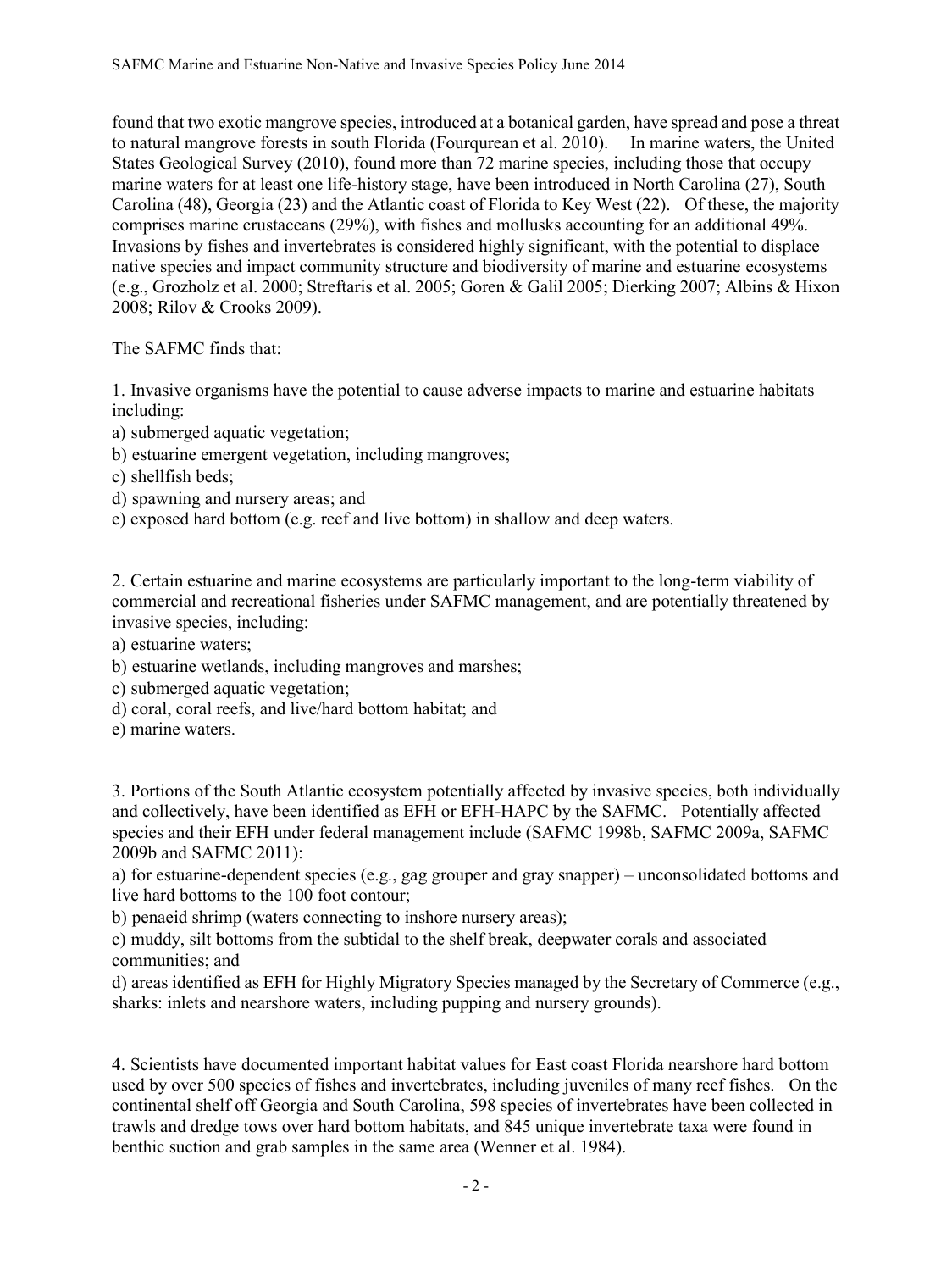5. Invasive species present an unacceptable risk to the biological integrity of South Atlantic ecosystems and must be addressed. Moreover, South Atlantic ecosystems have been shown to be vulnerable to the establishment of non-indigenous species: 61% of the 104 marine or estuarine species reported as having been introduced into the SAFMC area of jurisdiction are considered to be established there (USGS 2010).

6. Stakeholder opposition and uncertainty about potential ecological effects were major considerations in a decision by the USACOE and the states of Maryland and Virginia to reject the idea of using the Asian oyster *Crassostrea ariakensis* in aquaculture or in efforts to revive wild oyster populations in the Chesapeake Bay.

7. The addition of invasive lionfish (*Pterois volitans* and *P. miles*), the nonindigenous orange cup coral (*Tubastraea coccinea*), and the invasive, bloom-forming macroalga *Caulerpa brachypus,* and cyanobacteria of the genus *Lyngbya* (Kuffner et al. 2005; Paul et al., 2005) could cause negative changes in coral reef ecosystems of the South Atlantic region.

8. The risk of transmission of viral diseases from introduced Asian tiger shrimp (*Penaeus monodon*) to native species of penaeid shrimp remains unknown, as does the source of their introduction.

## **Threats from Invasive Marine and Estuarine Organisms**

The SAFMC finds the following to constitute potential threats to South Atlantic estuarine ecosystems:

1. In addition to lionfish, 37 species of non-native marine fish have been documented along Florida's Atlantic coast in the last decade. These species represent a "watch list" of potential future invaders. It is thought that most of these species are aquarium trade releases, similar to lionfish.

2. Potential impacts of the invasion of Indo-Pacific lionfish (*Pterois volitans* and *P. miles*) in South Atlantic waters include:

a) reduction of forage fish biomass;

b) increase in algal growth due to herbivore removal;

c) competition with native reef fish;

d) cascading trophic impacts on economically important species under SAFMC management;

e) competition with native species could hamper stock rebuilding efforts for the Snapper Grouper Complex;

f) impacts on commercial and recreational fisheries, the aquarium trade, and coastal tourism industry; and

g) increase in frequency of envenomations of recreational swimmers, fishermen, and divers

3. The orange cup coral, *Tubastraea coccinea*, is a stony coral not native to the South Atlantic region. a) Artificial structures are their preferred habitat in the South Atlantic region and *T. coccinea* is prolific on some artificial structures in the Caribbean, Gulf of Mexico, and off Florida.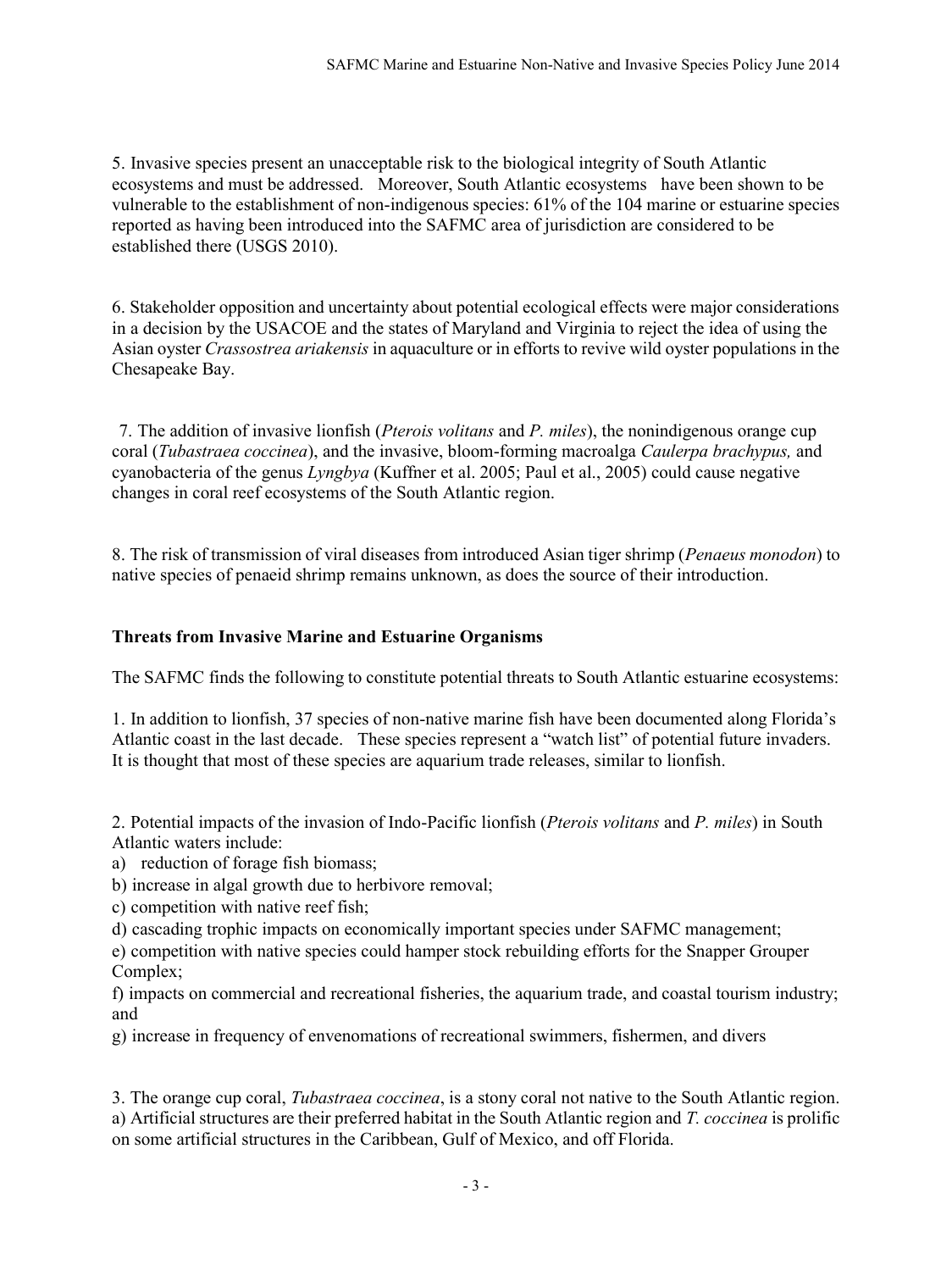b) While there have been no reports of orange cup coral on natural substrate in Florida, it has been observed in the northern Bahamas reefs and it may eventually colonize natural reef/hard bottom in the region.

4. The invasive, bloom-forming macroalga *Caulerpa brachypus* and cyanobacteria of the genus *Lyngbya* directly overgrow reefs, are generally unpalatable to herbivores, and can also physically and chemically inhibit coral recruitment (Kuffner et al. 2006; Paul et al. 2005).

5. In general, non-native estuarine organisms have the potential to cause cascading trophic impacts on economically important species under SAFMC management.

6. The apparent increase in the incidence of infection of American eels by the introduced parasitic nematode *Anguillicoloides crassus* may present an increased threat to an already declining population of American eels in the southeastern US, where *A. crassus* has been documented to have significant negative impacts (ASMFC 2002, 2008). This non-native swim bladder parasite may decrease the American eel's ability to swim and to reach its spawning grounds in the Sargasso Sea (ASMFC, 2011)

7. Studies describe high rates of survival and growth of *Crassostrea ariakensis* in subtidal habitats spanning a wide range of temperatures and salinities (see Kingsley-Smith et al., 2009). Most of its biological characteristics make *C. ariakensis* a strong candidate to become invasive, thus it is not advisable for use in aquaculture or in restoration activities in South Atlantic estuaries.

8. Invasive aquatic plants, such as hydrilla (*Hydrilla verticillata*) and non-native phragmites (*Phragmites australis*), can develop large, dense populations that displace desirable native vegetation.

9. The Eurasian watermilfoil (*Myriophyllum spicatum*) is known to out-compete *Vallisneria americana* beds (Hauxwell et al. 2004), which is EFH for white shrimp.

10. At least two species of Indo-Pacific mangroves (*Bruguiera gymnorrhiza* and *Lumnitzera racemosa*) have naturalized and spread in the mangrove forests of South Florida, showing that Atlantic mangrove forests are indeed susceptible to invasion. Given the importance of the mangroves of the tropical Atlantic to the functioning of the coastal seascape, the ecosystem functioning of the region's mangrove forests may change as a consequence of invasive species (Fourqurean et al., 2010).

11. The large tropical Eastern Pacific barnacle, *Megabalanus coccopoma*, also known as the titan acorn barnacle, is a gregarious settler, and since it reaches a much larger size than native species of barnacles in the region, it may require greater maintenance efforts on surfaces exposed to coastal and high salinity estuarine areas if it becomes established.

12. The isopod *Synidotea laevidorsalis*, now successfully established on the US South Atlantic, is generally found fouling buoy and crab pot lines and floating docks in mesohaline to polyhaline reaches of coastal waters.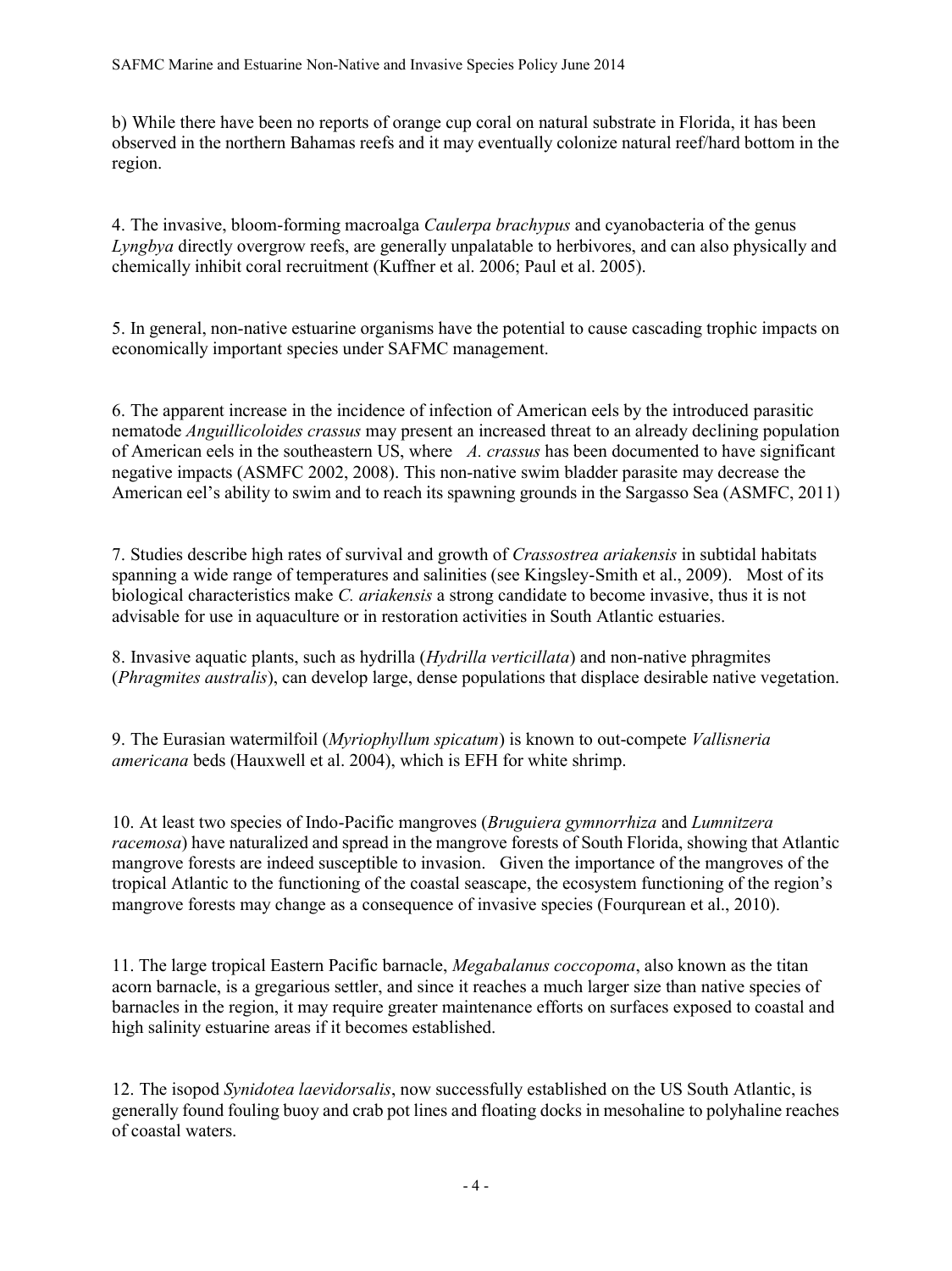13. The green porcelain crab, *Petrolisthes armatus,* is well-established in the Indian River system, Florida, and on rocky rubble, oyster reefs, and other shallow subtidal and intertidal habitats throughout Georgia and South Carolina.

14. The spiny hands crab, *Charybdis hellerii,* has been collected occasionally from shallow coastal waters of the South Atlantic Bight between Crescent Beach, Florida, and Core Banks, North Carolina. The greatest number of specimens in that region has been found in the Winyah Bay estuary of South Carolina and in shallow waters off Core Banks, North Carolina.

15. The Asian green mussel, *Perna viridis*, is a nuisance even within its native range in the Indo-Pacific. Impacts from this species have the potential to be severe. In addition to hampering the effectiveness of cooling systems, it is also notorious for fouling navigation buoys, floating docks, piers, and pilings. Ecological studies in Florida have shown that *P. viridis* is also detrimental to intertidal oyster reefs, where it displaces adult oysters and reduces the density of juvenile oysters.

16. The Charrua mussel, *Mytella charruana*, belongs to the same family as the invasive green mussel and several native marine mussels. *M. charruana* poses the potential problem of fouling structures submerged in seawater. Potential impacts include economic hardship due to its fouling ability, and ecological alteration due to competition with native shellfish species.

17. Two visually identical species of lionfish (*Pterois volitans* and *P. miles)* were introduced into the northwest Atlantic Ocean, Caribbean Sea and the Gulf of Mexico, probably through the US aquarium trade, in the 1980's. Lionfish have been established from Miami to North Carolina since 2002, and in the Florida Keys since 2009. On heavily invaded sites, lionfish have reduced fish prey densities by up to 90% and continue to consume native coral-reef fishes and crustaceans at unsustainable rates. More recently, lionfish have been reported in increasing numbers from inshore and estuarine waters as far north as Narragansett Bay, RI (Schofield et al., 2013)

18. Introductions of the Asian tiger shrimp (*Penaeus monodon*) into the southeastern US may be due to escapement from aquaculture facilities following flooding by storms and hurricanes; larvae released from Caribbean shrimp farms and transported north via the Gulf Stream; and/or migration from areas where tiger shrimp had previously become established in the wild. Evidence suggests that there has been an increase in abundance along the southeastern US coast over the past five years, indicating the likely presence of a breeding population. (Knott et al., 2013). The extent to which tiger shrimp are transmitting viral diseases or displacing native shrimp species through predation or competition for prey remains unknown.

## **SAFMC Policies Addressing Marine and Estuarine Invasive Species**

The SAFMC establishes the following general policies related to invasive organisms:

1. In instances where an invasive species belongs to a group of organisms included in the Fishery Management Unit, the species would need to be excluded from the FMU via a plan amendment (or an existing framework) before a control or eradication strategy could be implemented.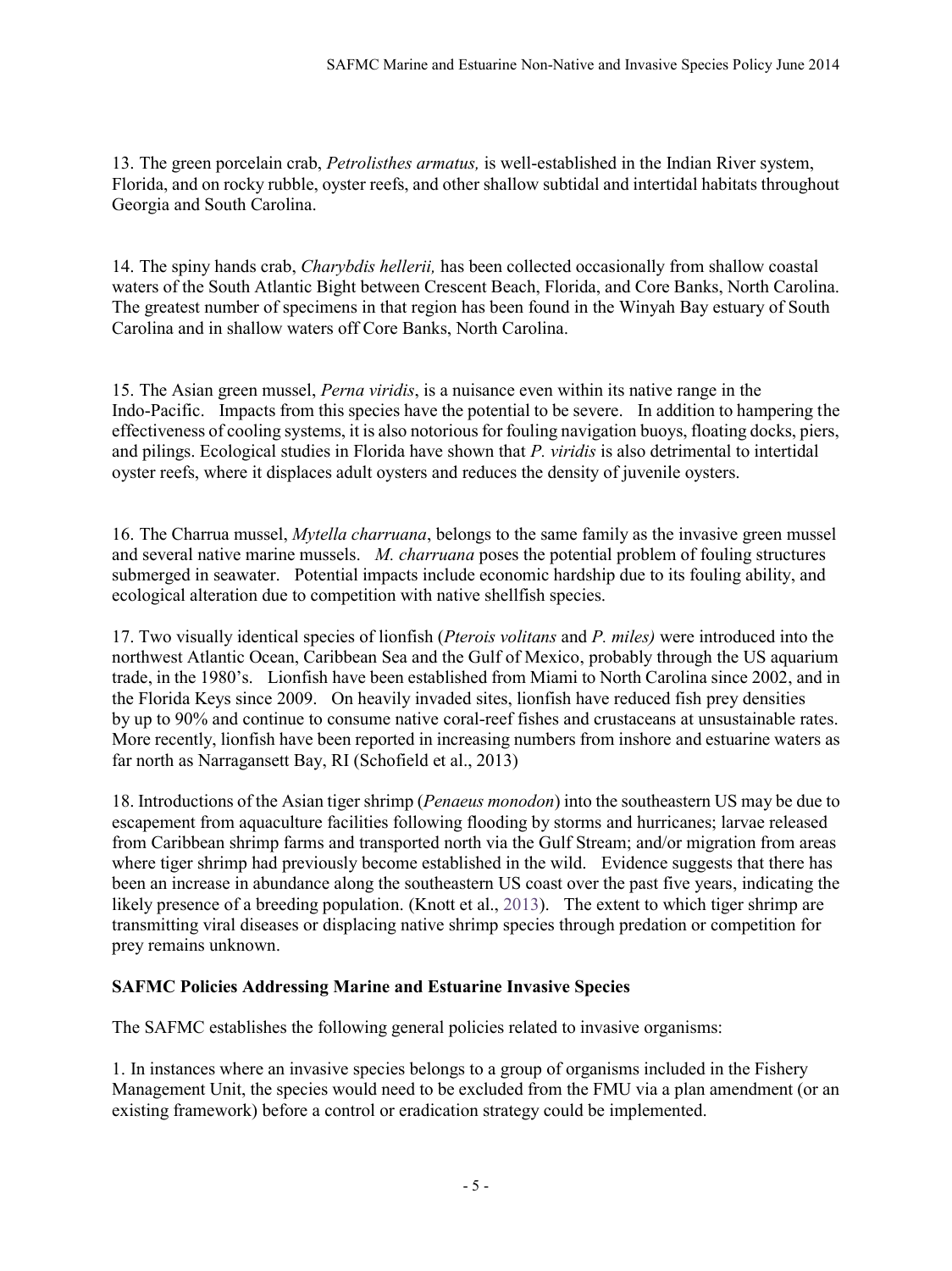2. The Council encourages NOAA Fisheries Habitat Conservation Division (HCD) to consider recommending removal of invasive species as a compensatory mitigation measure. When removal of an invasive species is proposed in designated EFH, EFH-HAPCs or CHAPCs, the Council and HCD will work together to evaluate proposed removal techniques to ensure the method selected will avoid or minimize environmental damage.

3. Regarding compensatory mitigation projects or restoration activities that have a planting component, a requirement that plant materials be obtained through local nurseries within a certain radius around the estuary should be considered. Studies have shown different growth patterns of *Spartina* reared from nurseries located on the east coast of Florida versus the west coast of Florida.

4. The Council supports the availability of grant funding to promote research targeting invasive species -- including prevention of introductions, evaluation of impacts, expansion control and removal - through existing partnerships (*i.e*., SARP) and in cooperation with state and federal agencies including NOAA's Invasive Species Program, the National Invasive Species Council and the Gulf and South Atlantic Regional Panel of the National Aquatic Nuisance Species Task Force.

5. The Council supports the availability of grant funding to promote education and outreach efforts targeting invasive species.

6. The Council will recommend to the National Aquatic Nuisance Species Task Force, as appropriate, that management plans be developed for potentially invasive species in South Atlantic waters (this does not imply plans developed by the Council).

7. The Council encourages the development of novel gears (other than those prohibited by the Council, such as fish traps) that effectively remove invasive species but do not compromise the integrity of South Atlantic habitats and ecosystems. The Council encourages consulting with appropriate law enforcement agencies to ensure compliance with existing regulations and to address possible enforceability challenges.

8. The Council strongly supports integrating monitoring of invasive species into existing fishery-independent and dependent programs.

9. The Council strongly suggests that permits for offshore placement of infrastructure for energy generation (e.g. oil platforms, windmills) include provisions for monitoring the settlement and dispersal of non-indigenous species on and among such structures and in potentially affected natural habitats.

10. The Council strongly suggests inspection and thorough cleaning of surfaces prior to placement of Fish Attracting Devices (FAD). The potential risk of inadvertently expanding the range of a non-native species through transport or establishment of new habitats should be carefully considered.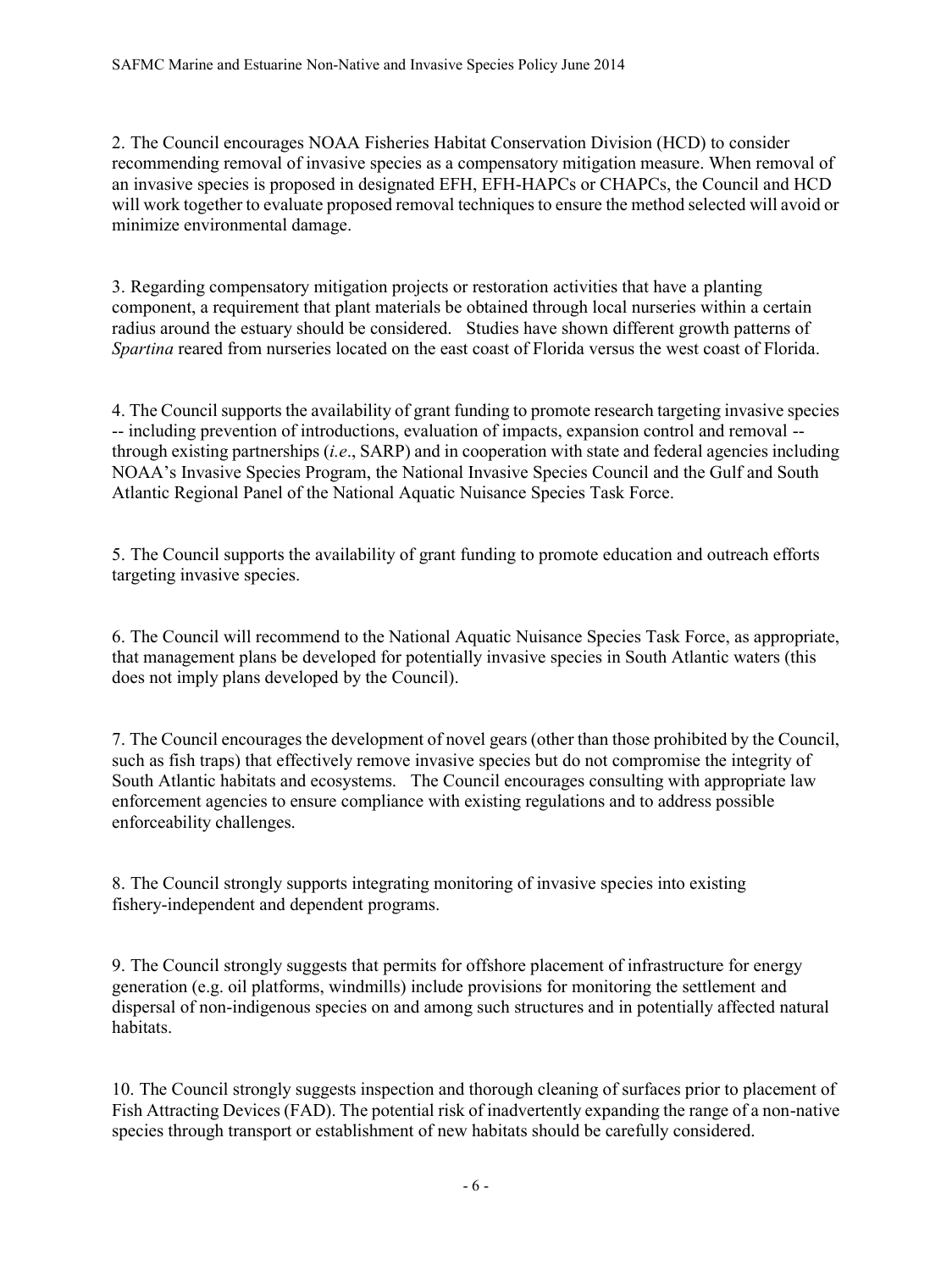11. The Council supports programs to control invasive species' populations in areas of high ecological/economic importance. The Council supports harvest, eradication, and/or removal strategies that do not impact populations of managed species or their habitats.

12. The Council strongly discourages the use of any non-indigenous species in aquaculture operations in the South Atlantic region.

13. The Council supports its regional partners in their endeavor to promulgate regulations for ballast water and their efforts toward research and development to advance treatment technology for ballast water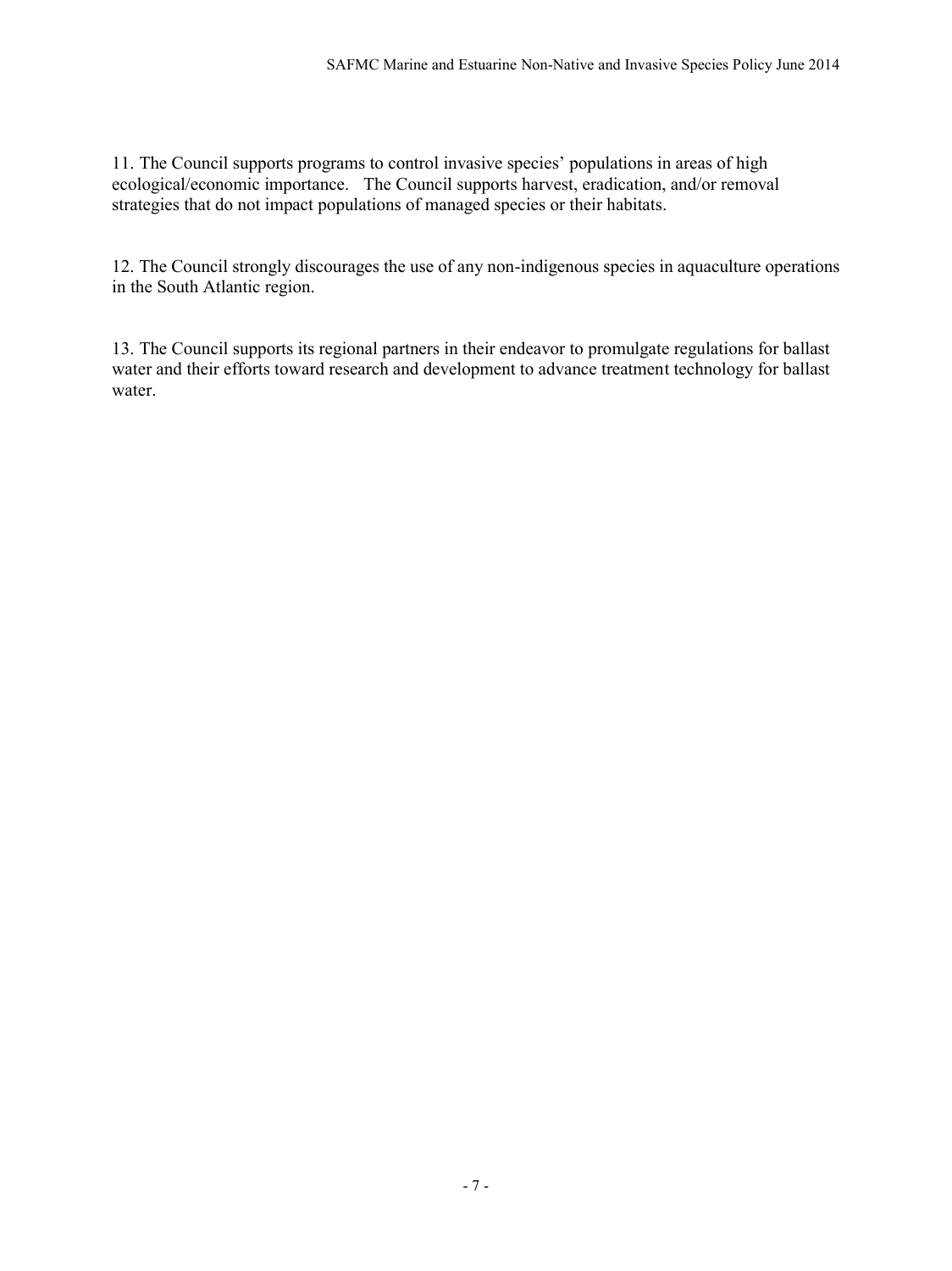#### **References:**

- Albins, M. A., M. A. Hixon. 2008. Invasive Indo-Pacific lionfish *Pterois volitans* reduce recruitment of Atlantic coral-reef fishes. Marine Ecology Progress Series 367: 233–238.
- Atlantic States Marine Fisheries Commission. 2002. Interstate Fishery Management Plan for American Eel. Fishery Management Report No. 36 of the ASMFC. 79 pp.
- Atlantic States Marine Fisheries Commission. 2008. Addendum II to the Fishery Management Plan for American Eel. 7 pp.
- Atlantic States Marine Fisheries Commission. 2011. Integrated Peer Review Report of the American Eel Stock Assessment. ASMFC, Stock Assessment Report No. 11-01, Washington, D.C. 11 p.
- Dierking, J. 2007. Effects of the introduced predatory fish *Cephalopholis argus* on native reef fish populations in Hawaii. Ph.D. Dissertation. University of Hawaii at Manoa. 115 p.
- Fourqurean, J. W., T. J. Smith III, J. Possley, T. M. Collins, D. Lee, and S. Namoff. 2010. Are mangroves in tropical Atlantic ripe for invasion? Exotic mangrove trees in the forests of South Florida. Biological Invasions. DOI 10.1007/s10530-009-96608 <http://www.springerlink.com/content/4x3j740724363778/fulltext.pdf>
- Goren, M., and B. S. Galil. 2005. A review of changes in fish assemblages of Levantine inland and marine ecosystems following the introduction of non-native fishes. Journal of Applied Ichthyology 21: 364-370.
- Grozholz, E. D., M. R. Gregory, C. A. Dean, K. A. Shirley, J. L. Maron, and P. G. Conners. 2000. The impacts of a nonindigenous marine predator in California Bay. Ecology 81:1206-1224.
- Hauxwell, J., C. W. Osenberg & T. K. Frazer. 2004. Conflicting management goals: manatees and invasive competitors inhibit restoration of a native macrophyte. Ecological Applications 14(2): 571-586.
- Kingsley-Smith, P. R., H. D. Harwell, M. L. Kellogg, S. M. Allen, S. K. Allen Jr., D. W. Meritt, K. T. Paynter Jr. & M. W. Luckenbach. 2009. Survival and growth of triploid *Crassostrea virginica* (Gmelin, 1791) and *C. ariakensis* (Fujita, 1913) in bottom environments of Chesapeake Bay: Implications for an introduction. Journal of Shellfish Research 28(2): 169-184.
- Knott, D.M., P.L. Fuller, A.J. Benson, and M.E. Neilson. 2013. *Penaeus monodon*. USGS Nonindigenous Aquatic Species Database, Gainesville, FL. http://nas.er.usgs.gov/queries/factsheet.aspx?SpeciesID=1209 Revision Date: 6/5/2012
- Kuffner, I. B.**,** L. J. Walters, M. A. Becerro, V. J. Paul, R. Ritson-Williams, and K. S. Beach. 2006. Inhibition of coral recruitment by macroalgae and cyanobacteria. Marine Ecology Progress Series 323:107-117.
- Kolar,C. S. and D. M. Lodge. 2001. Progress in invasion biology: predicting invaders. Trends in Ecology and Evolution 16: 199-204.

Lapointe, B. E. and B. J. Bedford. 2010. Ecology and nutrition of invasive *Caulerpa brachypus f.*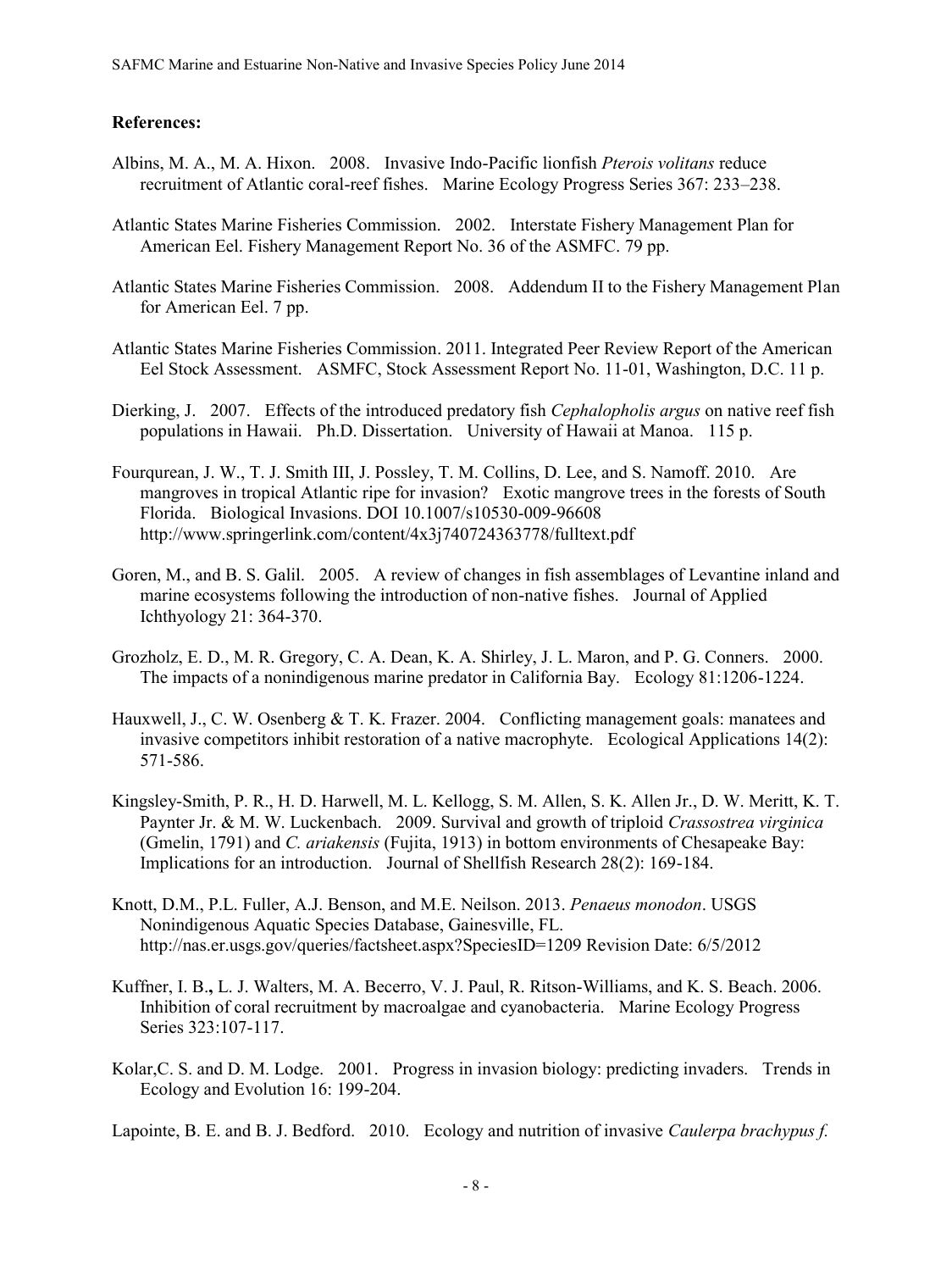*parvifolia* blooms on coral reefs off southeast Florida, U.S.A. Harmful Algae 9:1-12.

- Mack, R.N., D. Simberloff, W. M., Lonsdale, H. Evans, M. Clout, and F. A. Bazzaz. 2000. Biotic invasions: Causes, epidemiology, global consequences, and control. Ecological Applications 16:2035-2054.
- Morris, J. A., Jr., J. L. Akins, A. Barse, D. Cerino, D. W. Freshwater, S. J. Green, R. C. Munoz, C. Paris and P. E. Whitfield. 2009. Biology and ecology of the invasive lionfishes, *Pterois miles* and *P. volitans*. Proceedings of the Gulf and Caribbean Fisheries Institute 29: 409-414.
- Morris, J. A., Jr., and J. L. Akins. 2009. Feeding ecology of invasive lionfish (*Pterois volitans*) in the Bahamian archipelago. Environmental Biology of Fishes 86: 389-398.
- Morris, J. A., Jr., J. L. Akins, A. Barse, D. Cerino, D. W. Freshwater, S. J. Green, R. C. Munoz, C. Paris and P. E. Whitfield. 2009. Biology and ecology of the invasive lionfishes, *Pterois miles* and *P. volitans*. Proceedings of the Gulf and Caribbean Fisheries Institute 29: 409-414.
- Morris, J. A., Jr., and P. E. Whitfield. 2009. Biology, Ecology, Control and Management of the Invasive Indo-Pacific Lionfish: An Updated Integrated Assessment. NOAA Technical Memorandum NOS NCCOS 99. 57 pp.
- Olden, J. D., N. L. Poff, M. R. Douglas, M. E. Douglas, and K. D. Fausch. 2004. Ecological and evolutionary consequences of biotic homogenization. Trends in Ecology and Evolution 19: 18-24.
- Pimentel, D., L. Lach, R. Zuniga, and D. Morrison. 2000. Environmental and economic costs associated with nonindigenous species in the United States. Bioscience 50: 53-65.
- Pimentel, D., R. Zuniga, and D. Morrison. 2005. Update on the environmental and economic costs associated with alien-invasive species in the United States. Ecological Economics 52: 273-288.
- Rahel, F. J. 2002. Homogenization of freshwater faunas. Annual Reviews of Ecological Systems 33: 291-315.
- Rilov, G., and J. A. Crooks. 2009. Biological Invasions in Marine Ecosystems Ecological, Management, and Geographic Perspectives. Springer-Verlag, Berlin. 641 pp.
- Schofield, PJ, JA Morris, Jr, JN Langston, and PL Fuller. 2013. *Pterois volitans/miles*. USGS Nonindigenous Aquatic Species Database, Gainesville, FL. http://nas.er.usgs.gov/queries/FactSheet.aspx?speciesID=963 Revision Date: 9/18/2012
- South Atlantic Fishery Management Council (SAFMC). 1998a. Final Habitat Plan for the South Atlantic region: Essential Fish Habitat Requirements for Fishery Management Plans of the South Atlantic Fishery Management Council. South Atlantic Fishery Management Council, 1 Southpark Circle, Suite 306, Charleston, SC 29407-4699. 457 pp. plus appendices.
- South Atlantic Fishery Management Council (SAFMC). 1998b. Final Comprehensive Amendment Addressing Essential Fish Habitat in Fishery Management Plans of the South Atlantic Region. Including a Final Environmental Impact Statement /Supplemental Environmental Impact Statement, Initial Regulatory Flexibility Analysis, Regulatory Impact Review, and Social Impact Assessment /Fishery Impact Statement. South Atlantic Fishery Management Council, 1 Southpark